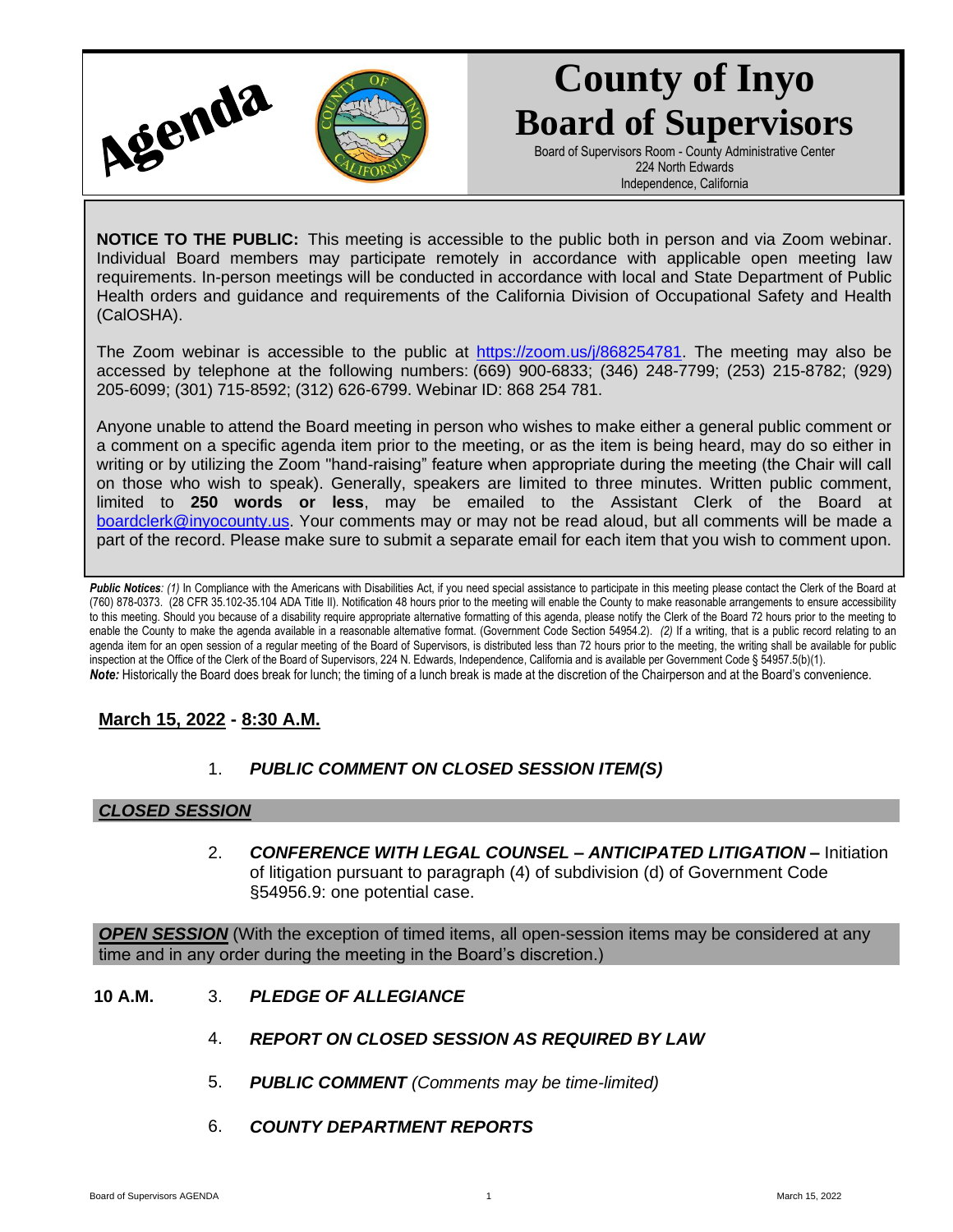- 7. **County Administrator - Public Defender -** Request Board approve the Agreement between the County of Inyo and Terry Walker for the Provision of Professional Services as a Public Defender (Misdemeanors - South County) for the period March 15, 2022 through April 1, 2025, in an amount not to exceed \$335,700 contingent on the adoption of future county budgets, and authorize the Chairperson to sign, contingent on all appropriate signatures being obtained.
- 8. **County Administrator - Risk Management -** Request Board approve Resolution No. 2022-08, titled, "A Resolution of the Inyo County Board of Supervisors Making a Determination of Industrial Disability of an Employee as Required by Government Code Section 21154 and 21156," and authorize the Chairperson to sign.
- 9. **County Counsel -** Request Board approve Resolution No. 2022-09, titled, "A Resolution of the Inyo County Board of Supervisors Rescinding Resolution Nos. 2017-38, 2017-39, and 2017-40," and authorize the Chairperson to sign.
- 10. **Health & Human Services - Health/Prevention -** Request Board ratify and approve the contract between the County of Inyo and Emily Faircloth of Reno, NV for the provision of external evaluation of the Inyo County Tobacco Education program in an amount not to exceed \$50,960.00 for the period of January 1, 2022 through June 30, 2025, contingent upon the Board's approval of future budgets, and authorize the Chairperson to sign, contingent on all appropriate signatures being obtained.
- 11. **Probation -** Request Board: A) declare Redwood Toxicology Laboratory, Inc. of Santa Rosa, CA a sole-source provider; B) approve the contract between the County of Inyo and Redwood Toxicology Laboratory, Inc. of Santa Rosa, CA for the provision of urine sample collection devices (supplies) and laboratory services, in an amount not to exceed \$100,000 for the period of July 1, 2022 to June 30, 2023, with an option to renew a second and third year, contingent on the adoption of future fiscal year budgets; and C) authorize the Chairperson to sign.
- 12. **Public Works -** Request Board approve the Request for Proposal for Design Services for the Miscellaneous Guardrail Project and authorize the Public Works Director to advertise the project.
- 13. **Public Works - Recycling & Waste Management -** Request Board approve Resolution No. 2022-10, titled, "A Resolution of the Board of Supervisors, County of Inyo, State of California, Opting to Affirm an Exemption from the Requirements of Mandatory Organics Collection Services," and authorize the Chairperson to sign.
- 14. **Public Works - Recycling & Waste Management -** Request Board consider approval of waiver of solid waste disposal and gate fees up to \$100 for trash and litter removed at the Lower Owens River Clean event, April 23, 2022.

### *DEPARTMENTAL* (To be considered at the Board's convenience)

- 15. **County Administrator -** Request Board approve and authorize the Chairperson to sign a resolution authorizing a grant to assist Inyo-Mono Advocates for Community Action (IMACA) to manage and administer community benefit programs to residents of Inyo County, and if resolution is approved:
	- A) Amend the Fiscal Year 2021-2022 Contingencies Budget (087100) as follows: reduce appropriation in Contingencies (5902) by \$100,000 *(4/5ths vote required)*; and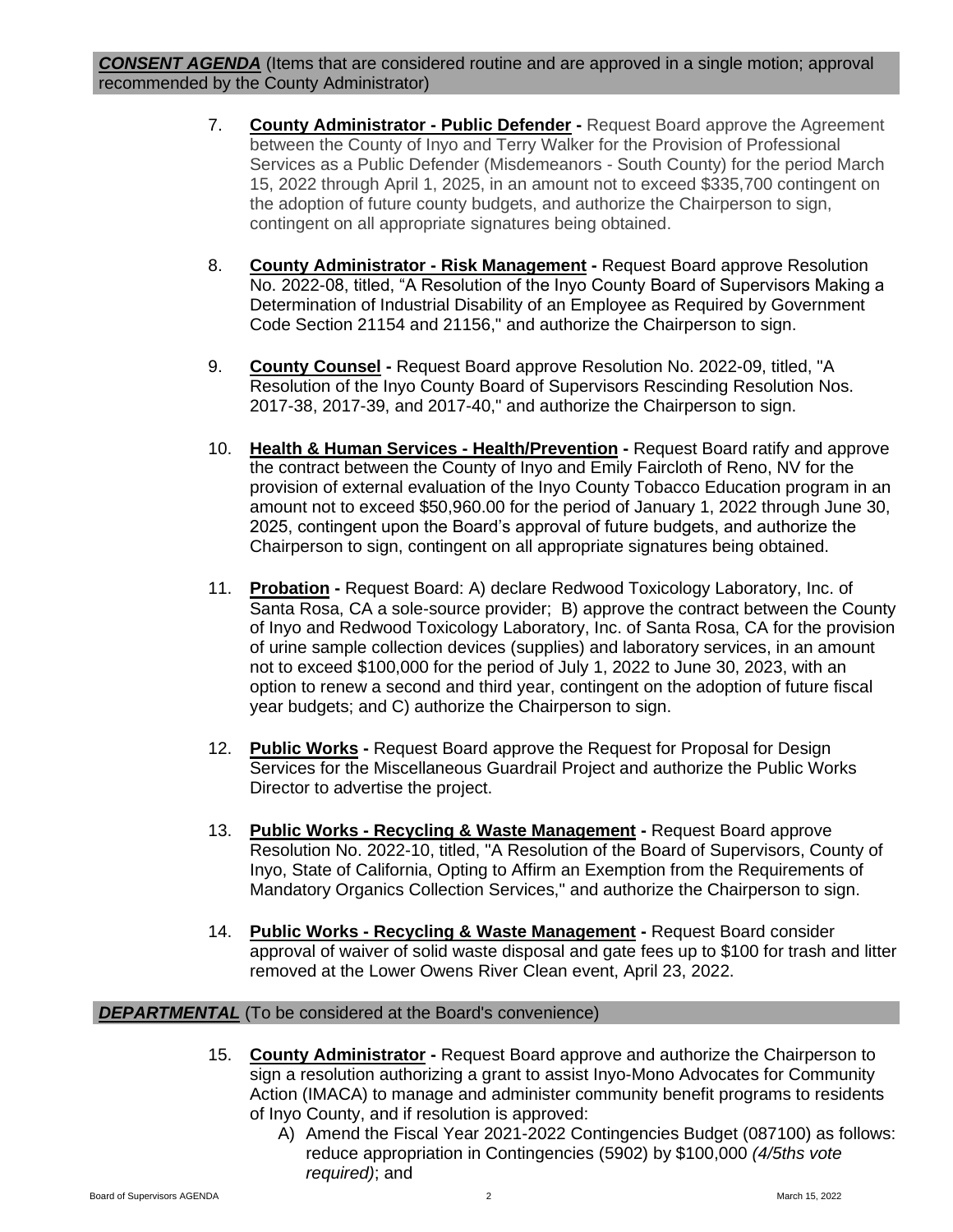- B) Amend the Fiscal Year 2021-2022 General Revenues and Expenditures Budget (011900) as follows: increase appropriation in Other Agency Contribution (5539) by \$100,000 *(4/5ths vote required).*
- 16. **Board of Supervisors -** Request Board discuss and possibly authorize staff to draft and send a letter of opposition to Senate Bill 866 and/or SB 871 and/or Assembly Bill 1993.
- 17. **Public Works -** Request Board:
	- A) Amend the Fiscal Year 2021-2022 State Funded Road Budget 034601 as follows: (1) increase estimated revenue in State Other object code 4499 by \$300,000 and (2) increase estimated revenue in Operating Transfers In object code 4998 by \$100,000 and (3) increase appropriations in Lone Pine Streets Rehab object code 5709 by \$400,000 *(4/5ths vote required);*
	- B) Amend the Fiscal Year 2021/2022 Road Budget 034600 as follows: increase appropriations in Operating Transfers Out object code 5801 by \$100,000 *(4/5ths vote required);* and
	- C) Approve the contract between the County of Inyo and Cardno, Inc. of Zephyr Cove, NV for the provision of Environmental and Engineering services in an amount not to exceed \$402,545.86 for the period of April 1, 2022 through June 30, 2023, contingent upon the Board's approval of the Fiscal Year 2022- 2023 Budget, and authorize the Chairperson to sign, contingent upon all appropriate signatures being obtained.
- 18. **Water Department -** Request Board provide direction to the County's Standing Committee representatives in advance of the meeting of the Inyo County/Los Angeles Standing Committee scheduled for March 24, 2022.
- 19. **County Administrator - Information Services -** Request Board hear an update from Information Services Director Scott Armstrong on Inyo County's Broadband Task Force activities to date.
- 20. **Health & Human Services - Health/Prevention -** Request Board approve Amendment No. 2 to the contract between the County of Inyo and James A. Richardson, MD of Bishop, CA, amending the effective date for Dr. Richardson's salary adjustment for the amount of \$205,000 per year to December 1, 2021, and authorize the Chairperson to sign.
- 21. **County Administrator - Personnel -** Request Board: A) approve the contract between the County of Inyo and Denelle Carrington for the provision of professional services as the Senior Budget Analyst, at Range 88, Step E, \$9,248 per month, with benefits provided pursuant to Resolution No. 2022-12, effective March 17, 2022; and authorize the Chairperson to sign, contingent upon appropriate signatures being obtained; and B) approve Resolution No. 2022-12 and authorize the Chairperson to sign.
- 22. **County Administrator - Personnel -** Request Board approve the contract between the County of Inyo and Keri Oney for the provision of professional services as the Deputy Personnel Director, at Range 88, Step E, \$9,248 per month, with benefits provided pursuant to Resolution 2022-12, effective March 17, 2022; and authorize the Chairperson to sign, contingent upon appropriate signatures being obtained.